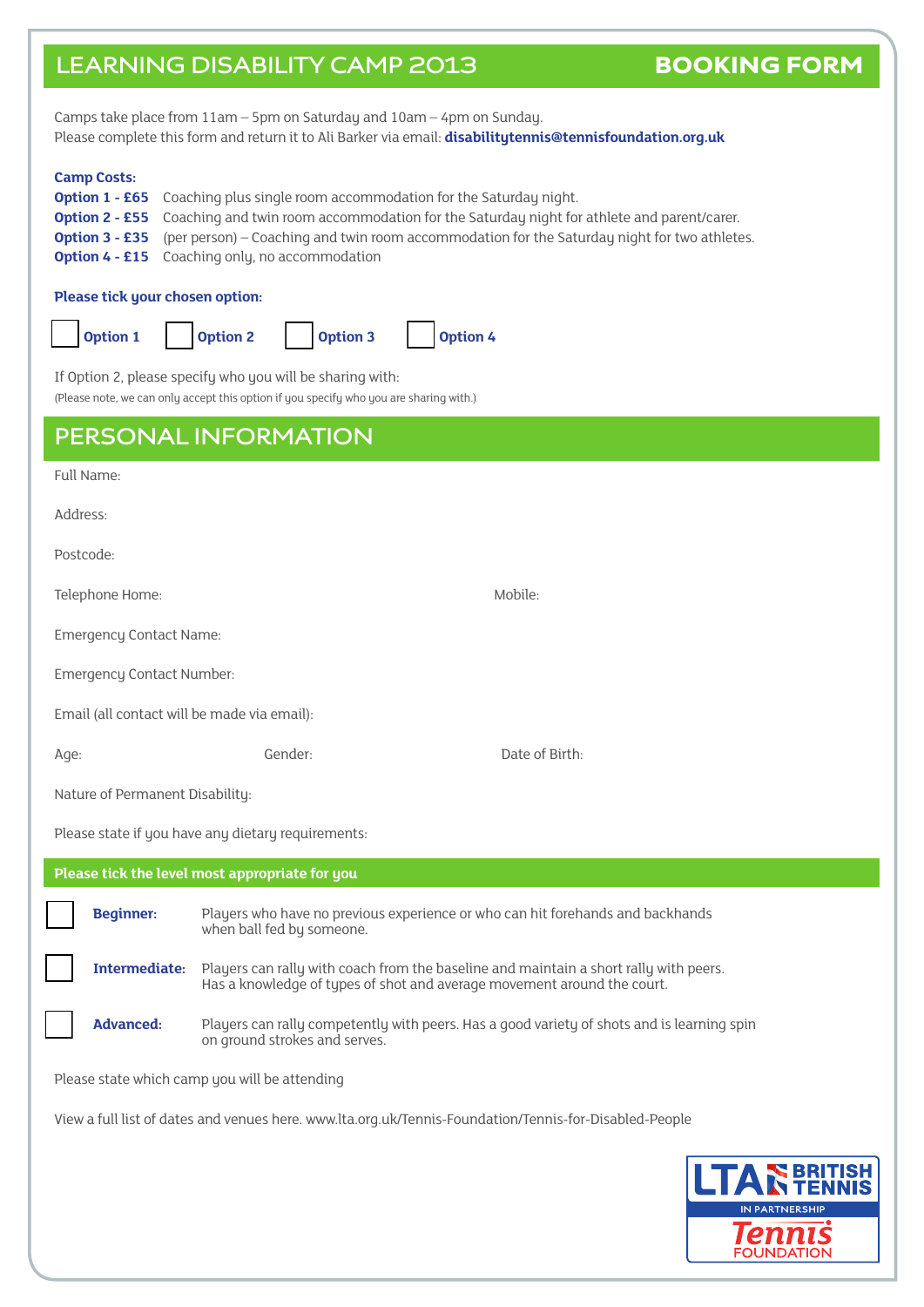### **PAYMENT**

I/We the undersigned agree to participate in this 2013 Learning Disability Camp, and I enclose a cheque to the value of

£ made payable to "The Tennis Foundation"

OR By Debit / Credit Card (Visa / MasterCard)

### **Debit / Credit Card Number:**

**Name on Card: Expiry Date:**

**Signed: Date:** Type Name

Please send cheques to: Ali Barker, Learning Disability Camps, The Tennis Foundation,

The National Tennis Centre, 100 Priory Lane, Roehampton, London, SW15 5JQ

## **PHOTOGRAPHY AND FILMING CONSENT FORM**

I understand that the images/footage may be used to promote the work of the Tennis Foundation/Lawn Tennis Association, for example on our websites or in authorised publications. **Signed: Date:** Type Name Participants who are under 18 or have a full-time carer or guardian: **I give permission, as the parent/carer/guardian for and the participant** (name of participant) **to take part in and to have images/footage taken whilst at the discussed and the (event)** (event)

I understand that the images/footage may be used to promote the work of the Tennis Foundation/Lawn Tennis Association, for example on our websites or in authorised publications

| Signed:                                 | Date: |
|-----------------------------------------|-------|
| Type Name                               |       |
| <b>Full details of Parent/Guardian:</b> |       |
| Name (please print):                    |       |
| Relationship to Child:                  |       |
| Address:                                |       |
| Mobile:                                 |       |
| Home:                                   |       |
| Work:                                   |       |
| Email Address:                          |       |
|                                         |       |

**I** (name of participant) give permission for images/footage to be taken of me

**whilst at the** (name of event). **Whilst at the (name of event). (name of event).**